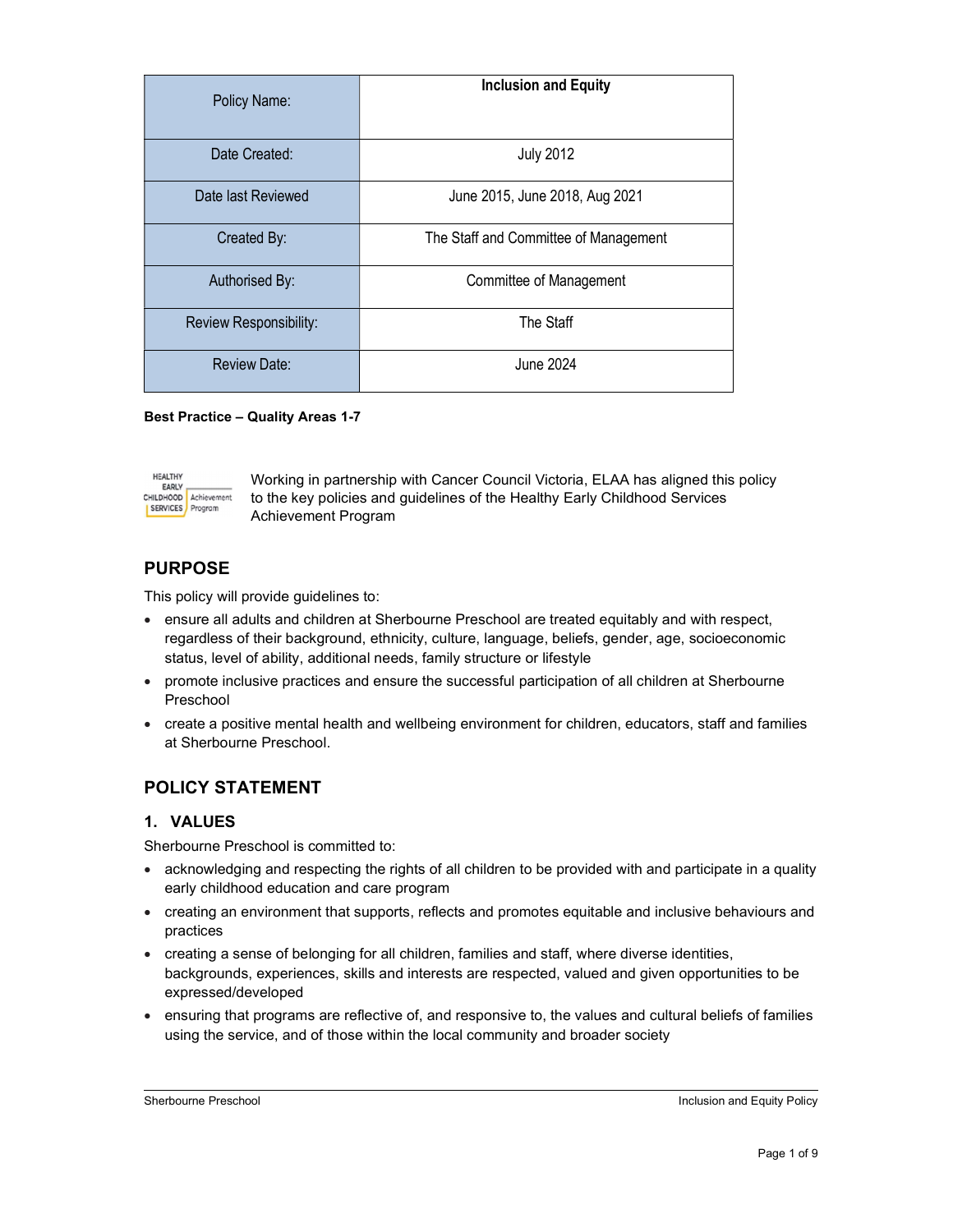- working to ensure children are not discriminated against on the basis of background, ethnicity, culture, language, beliefs, gender, age, socioeconomic status, health status, level of ability or additional needs, family structure or lifestyle.
- considering the mental health and wellbeing needs of all children, families and staff.

## 2. SCOPE

This policy applies to the Approved Provider, Persons with Management or Control, Nominated Supervisor, Person in day-to-day Charge, staff, students on placement, volunteers, parents/guardians, children and others attending the programs and activities of Sherbourne Preschool.

## 3. BACKGROUND AND LEGISLATION

## **Background**

The National Quality Framework (NQF) recognises all children's capacity and right to succeed regardless of diverse circumstances, cultural background and abilities. Education and care services must hold high expectations for the learning and development of all children, and at the same time recognise that every child follows an individual learning path and will progress in different and equally meaningful ways. Inclusion involves taking into account children's social, cultural and linguistic diversity (including learning styles, abilities, disabilities, gender, family circumstances and geographic location) in curriculum decision-making processes. Early childhood education and care services must implement responsive, equitable, individualised opportunities and additional support whenever barriers are identified.

The NQF is underpinned by a commitment to 'Closing the Gap' and acknowledges Australia is a nation of great diversity, and an ancient land that has been cared for by Indigenous Australians for many thousands of years. Education and care services have a shared responsibility to support children, families, colleagues and the local community to understand, respect and value diversity.

State and Commonwealth laws prohibit discrimination based on personal characteristics, including race, age, gender, religious belief, disability or illness and parental status.

Under the Child Safe Standards, services are expected to provide environments and activities that encourage all children to participate in and celebrate their identity. The standards are underpinned by three overarching principles which require services to take into consideration the increased vulnerability of Aboriginal children, children from culturally and linguistically diverse backgrounds and children with disabilities.

The Victorian Government requires funded organisations to ensure that their policies and procedures promote equality of opportunity for all children to enable their full participation in kindergarten. A service's philosophy should reflect the values of inclusion and equity which are supported by developing and implementing an inclusion and equity policy. Developing professional knowledge and skills, and using family-centred practice (refer to Definitions) to work in partnership with children, families, communities, and other services and agencies, will assist services to identify, include and support children with additional needs and their families.

#### Legislation and standards

Relevant legislation and standards include but are not limited to:

- Age Discrimination Act 2004
- Charter of Human Rights and Responsibilities Act 2006 (Vic)
- Charter for Children in Out-of-home Care (Vic)
- Children, Youth and Families Act 2005 (Vic)
- Child Wellbeing and Safety Act 2005 (Vic)
- Child Safe Standards (Vic)

#### Sherbourne Preschool **Inclusion and Equity Policy Inclusion and Equity Policy**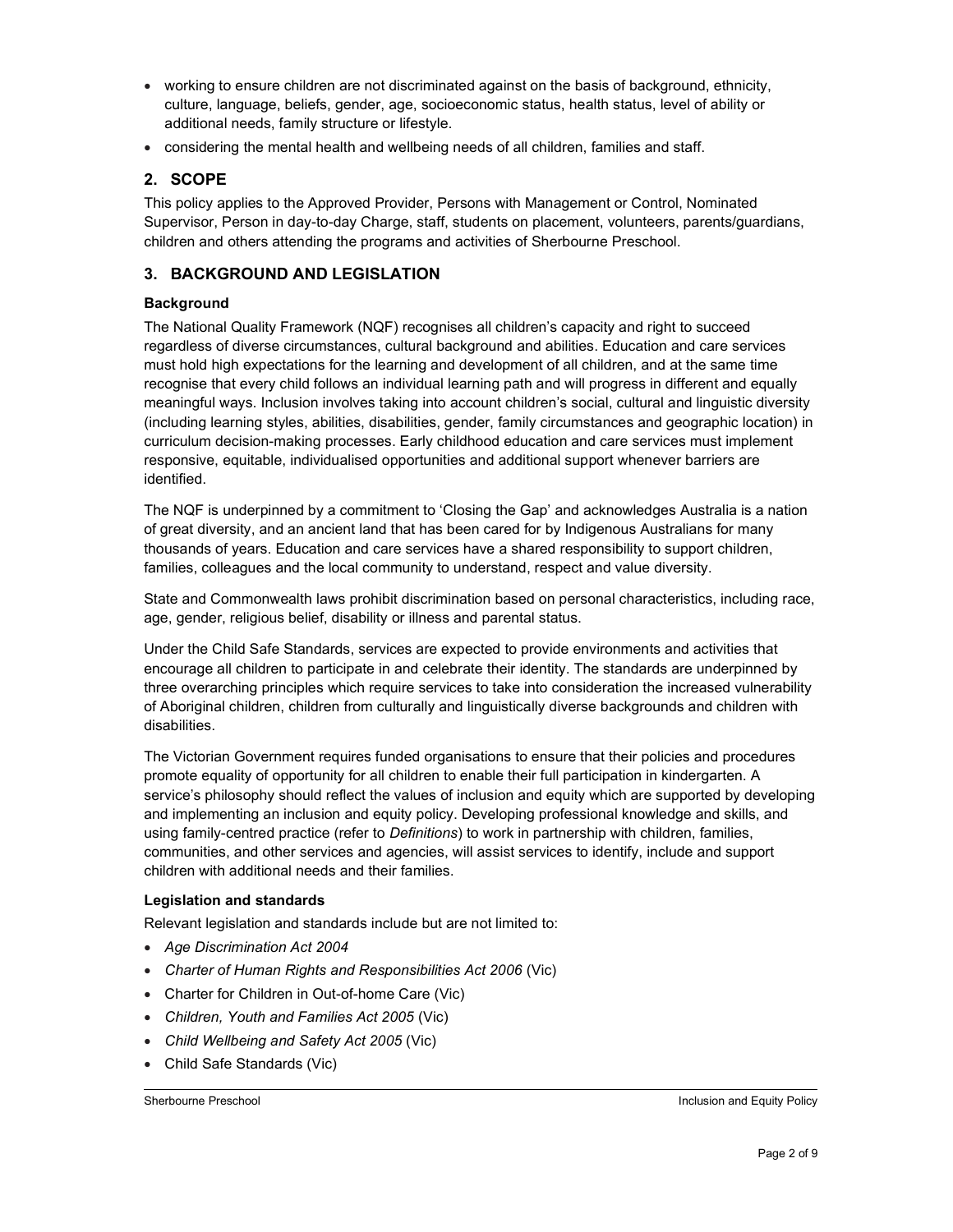- Dardee Boorai: the Victorian Charter of Safety and Wellbeing for Aboriginal Children and Young People (Vic)
- Disability Act 2006 (Vic)
- Disability Discrimination Act 1992 (Cth)
- Education and Care Services National Law Act 2010
- Education and Care Services National Regulations 2011
- Equal Opportunity Act 2010 (Vic)
- Fair Work Act 2009 (Cth)
- Health Records Act 2001 (Vic)
- Privacy and Data Protection Act 2014 (Vic)
- National Quality Standards Quality Areas 1-7
- Occupational Health and Safety Act 2004
- Privacy Act 1988 (Cth)
- Racial and Religious Tolerance Act 2001 (Vic)
- Racial Discrimination Act 1975 (Cth)
- Sex Discrimination Act 1984 (Cth)

## 4. DEFINITIONS

The terms defined in this section relate specifically to this policy. For commonly used terms e.g. Approved Provider, Nominated Supervisor, Regulatory Authority etc. refer to the General Definitions section of this manual.

Additional needs: A broad term relating to challenges experienced across a number of areas including physical health, mental health, disability, developmental concern, or emotional need (resulting from trauma, abuse or grief), family displacement (due to war or refugee status), domestic violence, mental illness, family separation or divorce, which affects a person's ability to participate or learn.

Culture: The values and traditions of groups of people that are passed from one generation to another.

Culturally and linguistically diverse (CALD): Refers to individuals and groups who are from diverse racial, religious, linguistic and/or ethnic backgrounds.

Developmental delay: A delay in the development of a child under the age of 6 years that:

- a) is attributable to a mental or physical impairment, or a combination of mental and physical impairments, and
- b) is manifested before the child attains the age of 6 years, and
- c) results in substantial functional limitations in one or more of the following areas of major life activity:
	- i) self-care
	- ii) receptive and expressive language
	- iii) cognitive development
	- iv) motor development, and
- d) reflects the child's need for a combination and sequence of special interdisciplinary or generic care, treatment or other services that are of extended duration and are individually planned and co-ordinated (Disability Act 2006 (Vic)).

#### Disability: In relation to a person, refers to:

Sherbourne Preschool **Inclusion and Equity Policy Inclusion and Equity Policy**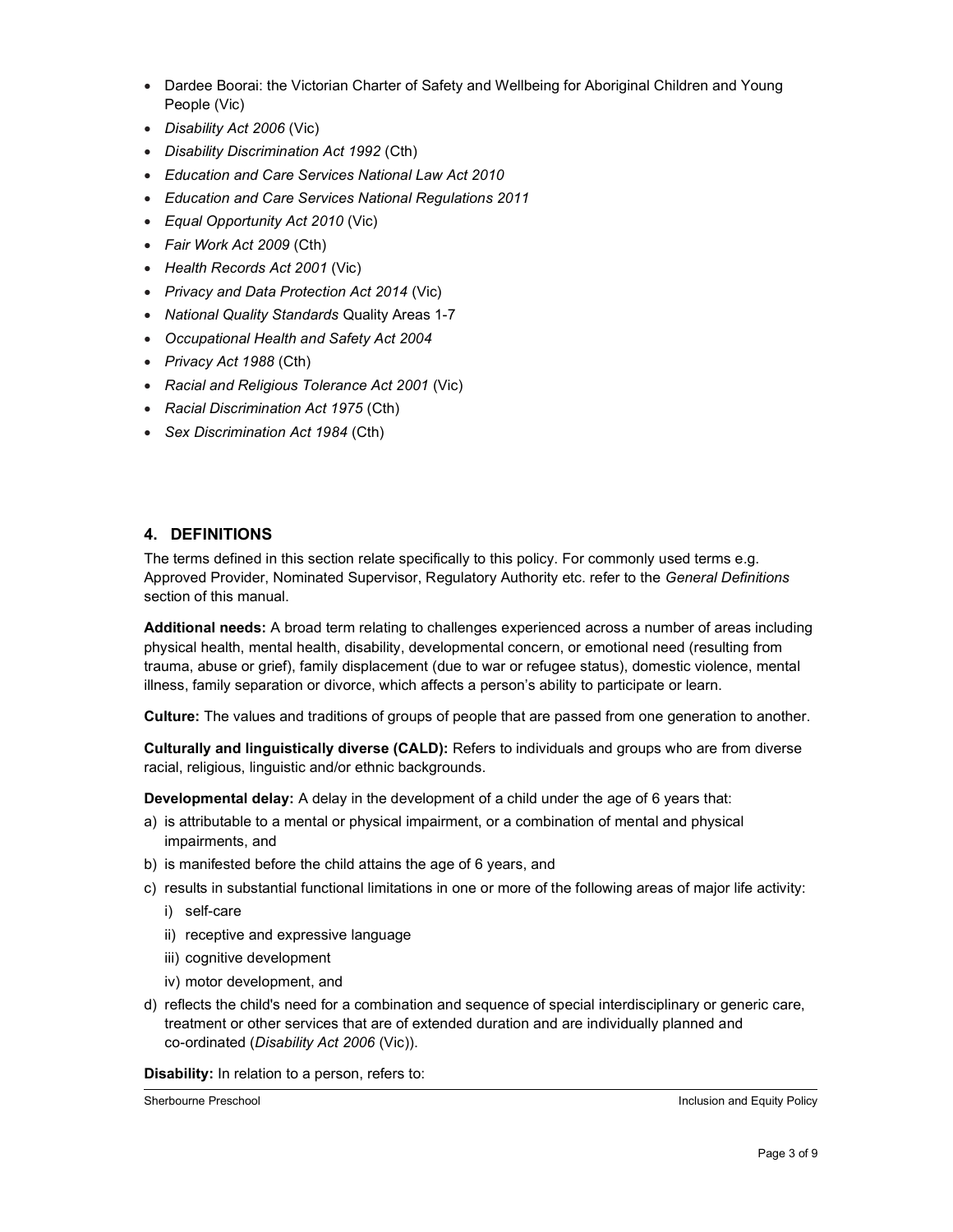- a sensory, physical or neurological impairment or acquired brain injury, or any combination thereof, that:
	- i) is, or is likely to be, permanent, and
	- ii) causes a substantially reduced capacity in at least one of the areas of self-care, self-management, mobility or communication, and
	- iii) requires significant ongoing or long-term episodic support, and
	- iv) is not related to ageing, or
- an intellectual disability, or
- a developmental delay (Disability Act 2006 (Vic)).

Diversity: Refers to all characteristics that make individuals different from one another, including race, religion, language, ethnicity, beliefs, age, gender, sexual orientation, level of ability, additional needs, socioeconomic status, educational attainment, personality, marital and/or parental status, family structure, lifestyle and general life/work experience.

Early Start Kindergarten: A funding program that enables three-year-old Aboriginal and Torres Strait Islander children, and children known to Child Protection, to attend a free kindergarten program that is planned and delivered by an early childhood teacher for a specific number of hours.

Equity: (In the context of human rights) is the behaviour of acting in a fair and just manner towards others.

#### Family-centred practice: Practice which:

- uses families' understanding of their children to support shared decision-making about each child's learning and development
- creates a welcoming and culturally-inclusive environment, where all families are encouraged to participate in and contribute to children's learning and development
- actively engages families and children in planning children's learning and development
- provides feedback to families on each child's learning, and provide information about how families can further advance children's learning and development at home and in the community.

Inclusion: The engagement and involvement of children and families to ensure that all individuals have an equal opportunity to participate and achieve their maximum potential.

Kindergarten Fee Subsidy (KFS): A state government subsidy paid directly to the funded service to enable eligible families to attend a funded kindergarten program or funded three-year-old place at no cost (or minimal cost) to promote participation. Details are available in The Kindergarten Guide (refer to Sources).

Kindergarten Inclusion Support Packages: A package of support for children with a disability and high support needs and/or with complex medical needs.

Mental health in early childhood can be understood as a young child's ability to experience, regulate and express emotions; form close and secure interpersonal relationships; and explore the environment and learn – all in the context of family, community and cultural expectations for young children. Infant mental health is synonymous with healthy social and emotional development (from Be You – refer to Sources).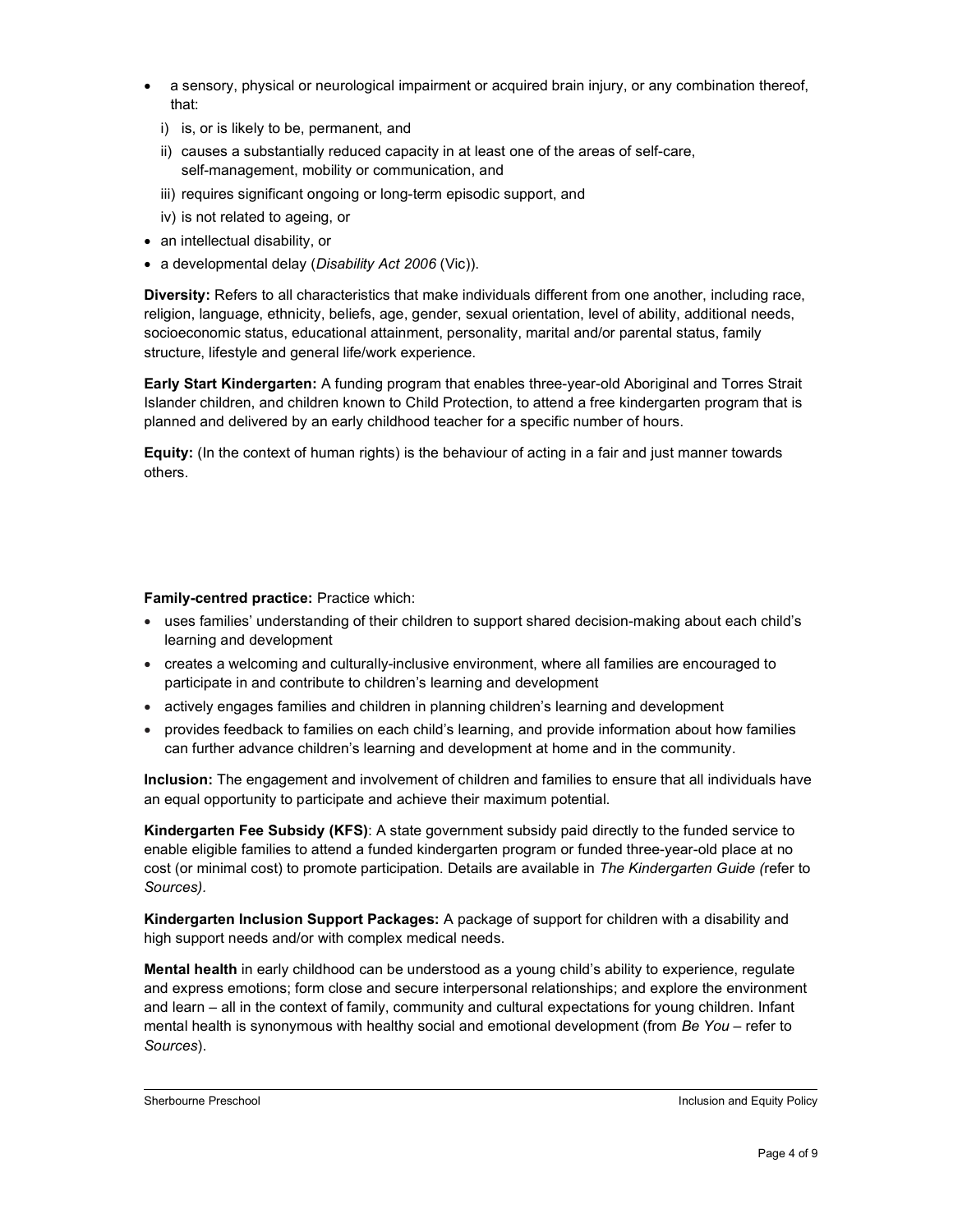Out-of-Home Care: Is the term used in Victoria when a child or young person is placed in care away from their parents. It includes placement in kinship care, home-based care such as foster care and residential care. For these children, the State of Victoria is their legal their parent, and with this comes the responsibilities of a parent to care for and protect them, and to ensure that they have access to all the services they need for their immediate and longer term benefit (Early Childhood Agreement on Outof-Home Care – refer to Sources).

## 5. SOURCES AND RELATED POLICIES

### Sources

- Early Childhood Agreement for Children in Out-of-Home Care (January 2019). Endorsed by the Department of Education and Early Childhood Development, the Department of Human Services, Municipal Association of Victoria, Early Learning Association Australia, Victorian Aboriginal Chid Care Agency, Victorian Aboriginal Children and Young People's Alliance, Centre for Excellence in Child and Family Welfare, Community Child Care Association, Vic Tas Primary Health Network Alliance, Victorian Healthcare Association and Victorian Aboriginal Education Association Incorporated. www.education.vic.gov.au
- Early Childhood Australia (ECA) and Early Childhood Intervention Australia's (ECIA) Position Statement on the Inclusion of Children with a Disability in Early Childhood Education and Care – available at: Search 'statement on inclusion of children with disability' at: www.earlychildhoodaustralia.org.au/our-work/inclusion-resources/
- fka Children's Services www.fka.com.au
- Guide to the National Quality Framework: www.acecqa.gov.au
- Guide to the National Quality Standard: www.acecqa.gov.au
- Be You: https://beyou.edu.au/
- The Kindergarten Funding Guide (DET): www.education.vic.gov.au
- Victorian Early Years Learning and Development Framework Principle Practice Guide 1: Familycentred and Practice Guide Four: Equity and Diversity: www.education.vic.gov.au

#### Service policies

- Anaphylaxis Policy
- Asthma Policy
- Child Safe Environment Policy
- Code of Conduct Policy
- Complaints and Grievances Policy
- Curriculum Development Policy
- Dealing with Infectious Diseases Policy
- Dealing with Medical Conditions Policy
- Diabetes Policy
- Enrolment and Orientation Policy
- Epilepsy Policy
- Excursions and Service Events Policy
- Fees Policy
- Interactions with Children Policy
- Nutrition, Oral Health and Active Play Policy
- Privacy and Confidentiality Policy
- Staffing Policy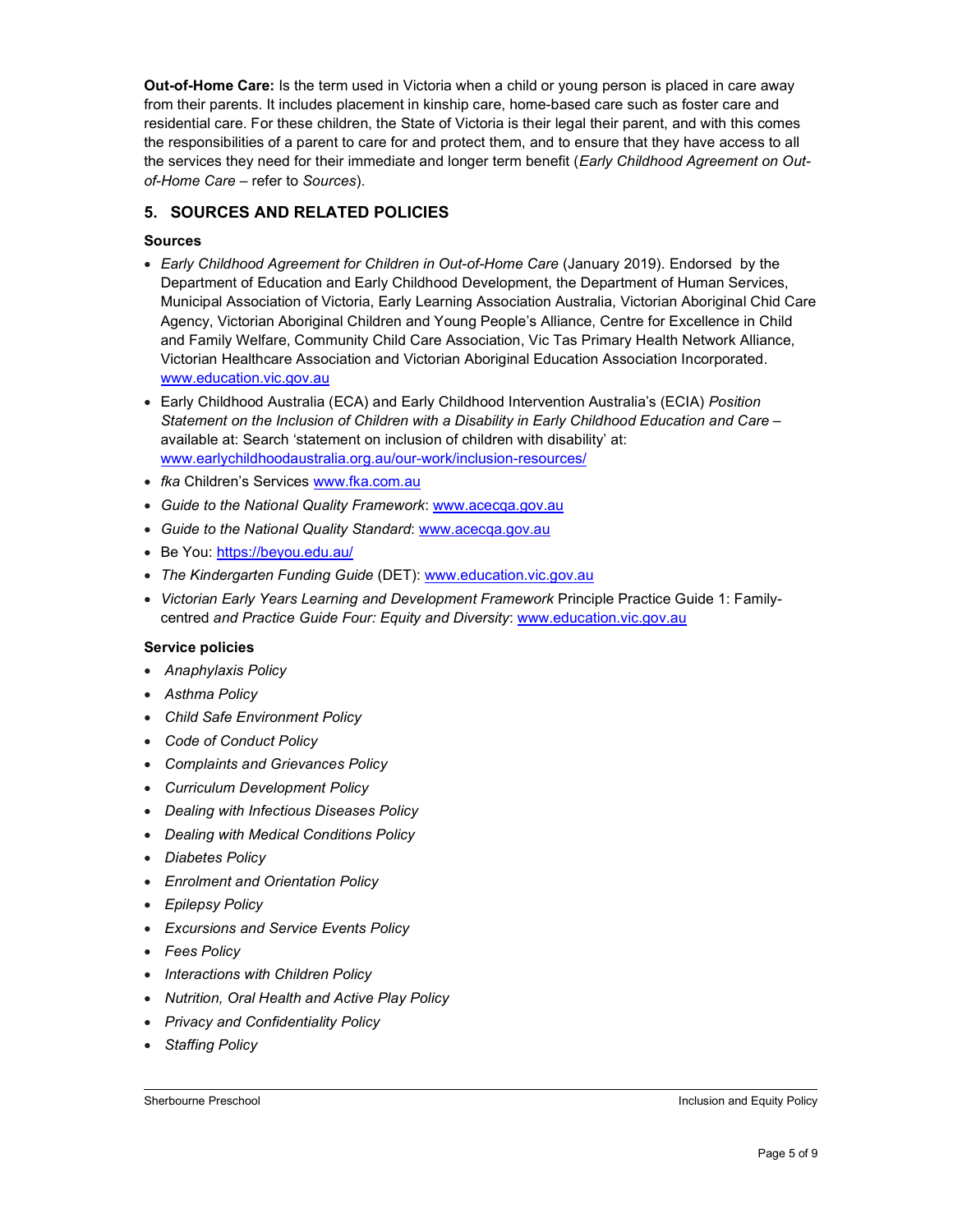# PROCEDURES

#### The Approved Provider and Persons with Management or Control are responsible for:

- ensuring that service programs are available and accessible to families from a variety of backgrounds (refer to Curriculum Development Policy)
- encouraging collaborative, family-centred practice (refer to Definitions) at the service which facilitates the inclusion and active participation of both the child and the family at the service
- providing families with information about the support options available for children attending Sherbourne Preschool
- ensuring that educational programs are delivered in accordance with an approved learning framework, are based on the developmental needs, interests and experiences of each child, and take into account the individual differences of each child (Victorian Early Years Learning and Development Framework Practice Guide Four: Equity and Diversity – refer to Sources)
- ensuring that the enrolment process is fair and equitable, and facilitates access for all children (refer to Enrolment and Orientation Policy)
- tailoring the orientation process to meet the individual needs of children and families (refer to Enrolment and Orientation Policy)
- identifying the barriers to participation in service programs and activities, and developing strategies to overcome these barriers
- ensuring that facilities are designed or adapted to support access by every child, family, educator and staff member, including adaptive equipment to support the inclusion of all children
- ensuring that staff have access to appropriate and accredited professional development activities that promote a positive understanding of diversity, inclusion and equity, and mental health and wellbeing, and provide skills to assist in implementing this policy (refer to Staffing Policy)
- ensuring that the Nominated Supervisor and all staff are aware of the service's expectations regarding positive, respectful and appropriate behaviour when working with children and families (refer to Code of Conduct Policy and Interactions with Children Policy)
- considering any issues regarding fees that may be a barrier to families enrolling at Sherbourne Preschool, and removing these barriers wherever possible (refer to Fees Policy)
- ensuring that all eligible families are supported to access the Kindergarten Fee Subsidy (refer to Definitions and Fees Policy), including families with concession cards, Aboriginal and Torres Strait Islander families, and refugee and asylum seeker families
- providing service information in various community languages wherever possible
- using language services (refer to Sources) to assist with communication where required and considering the employment of a multilingual worker/s to meet the needs of culturally and linguistically diverse (CALD) families
- working with the Nominated Supervisor and educators to ensure appropriate program planning and resourcing for children with additional needs (refer to Definitions)
- where practicable, accessing resources, support and professional development to facilitate inclusion of children with additional needs who are ineligible for specific support packages
- ensuring collaborative relationships with specialised services and professionals to provide support and services for families and children with a disability, complex medical needs and/or developmental delay
- ensuring that all eligible three-year-old Aboriginal and Torres Strait Islander children and children known to Child Protection are supported to access the Early Start Kindergarten program (refer to Definitions)
- implementing appropriate programs and practices to support vulnerable children and families, including working co-operatively with relevant services and/or professionals, where required (refer to Child Safe Environment Policy)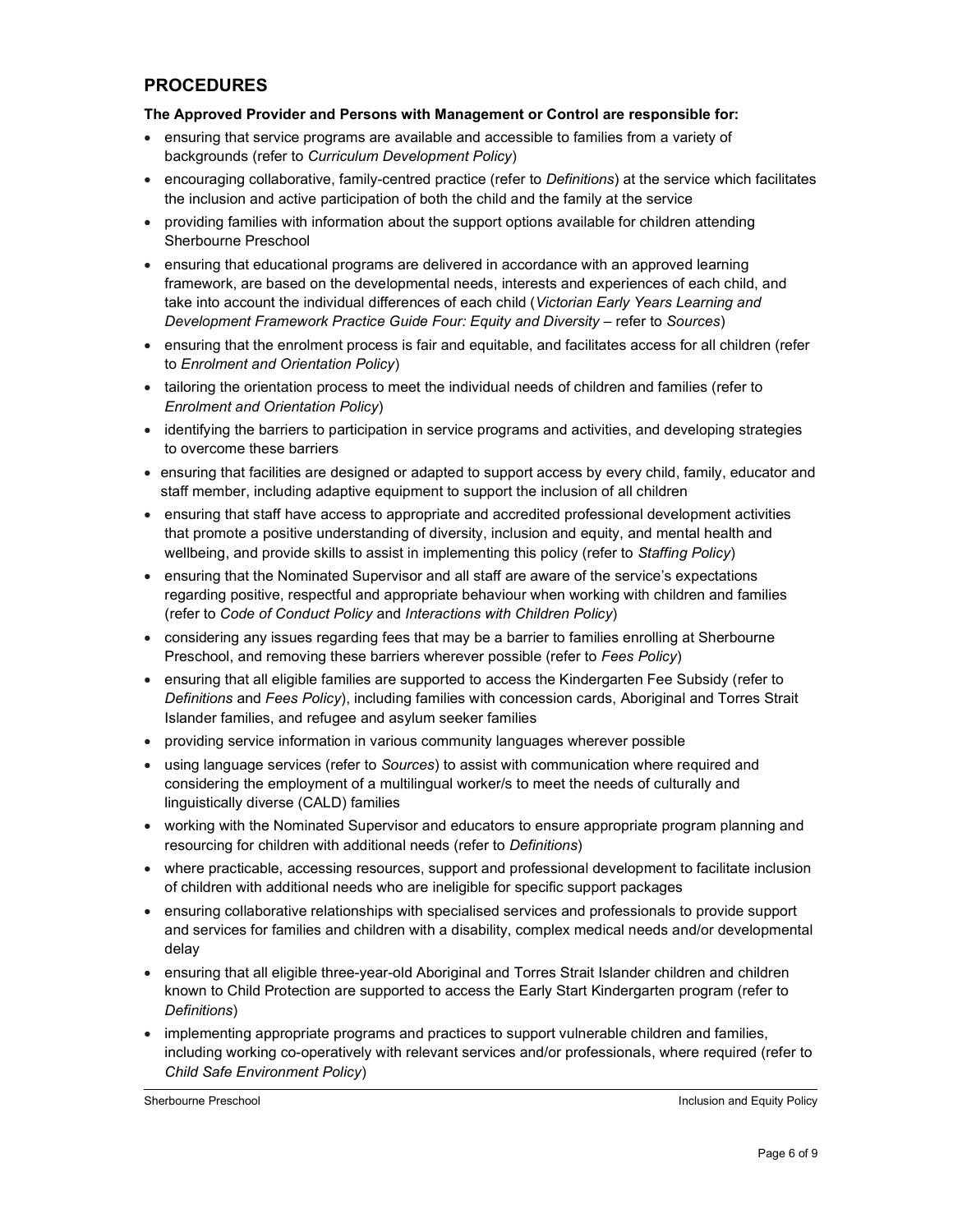- ensuring that service programs are inclusive of all children with medical conditions
- ensuring that no employee, prospective employee, parent/guardian, child, volunteer or student at the service is discriminated against
- ensuring that any behaviour or circumstances that may constitute discrimination or prejudice are dealt with in an appropriate manner (refer to Complaints and Grievances Policy)
- ensuring there are clear referral options and pathways for children, staff, educators and families to access support services for mental health and wellbeing
- ensuring that educators and staff are supported to learn about and care for their own mental health and wellbeing
- ensuring that mental health and wellbeing information and policy requirements are included in educator and staff orientation/induction
- ensuring that leadership practices and on-the-ground support enable a work environment that minimises stress and promotes mental health and wellbeing for educators and staff
- ensuring that all policies of Sherbourne Preschool, including the Privacy and Confidentiality Policy, are adhered to at all times.

#### The Nominated Supervisor and Persons in Day to Day Charge are responsible for:

- ensuring that the service provides a safe, inclusive and empowering environment which celebrates diversity through positive, respectful and appropriate behaviour when working with children and families (refer to Code of Conduct Policy and Interactions with Children Policy)
- ensuring the diversity and interests of the children, families, educators and staff are reflected in the physical environment
- ensuring there are quiet and reflective spaces for children, educators and families
- ensuring that cultural values and expectations about health and wellbeing are respected
- providing an educational program that is reflective of the service's values, beliefs and philosophy, and embraces the principles of fairness, equity, diversity and inclusion (Victorian Early Years Learning and Development Framework Practice Guide Four: Equity and Diversity – refer to Sources)
- identifying children with additional needs
- being aware of support and resources available to ensure that children are included in service programs
- ensuring that service programs are inclusive of all children with medical conditions
- using family-centred practice (refer to *Definitions*) and working collaboratively with staff, parents/guardians, specialist services and other professionals to implement the program at the service and provide individualised support for children
- providing information to families about the support available to assist children
- providing opportunities for families to contribute to the program as key partners
- ensuring that parents/guardians are consulted, kept informed and provide written consent, where individualised programs, action, support or intervention are planned and provided for their child
- responding to the needs and concerns of parents/guardians, and providing support and guidance, where appropriate
- working with educators to ensure appropriate program planning and resourcing for children with additional needs (refer to Definitions)
- providing support and guidance to educators/staff
- organising appropriate resources and accredited professional development for educators to enable all children to be included at the service, and to understand when and how to refer children to additional support
- developing links with other services and/or professionals to support mental health and wellbeing, children with additional needs and have referral pathways in place

Sherbourne Preschool **Inclusion and Equity Policy Inclusion and Equity Policy**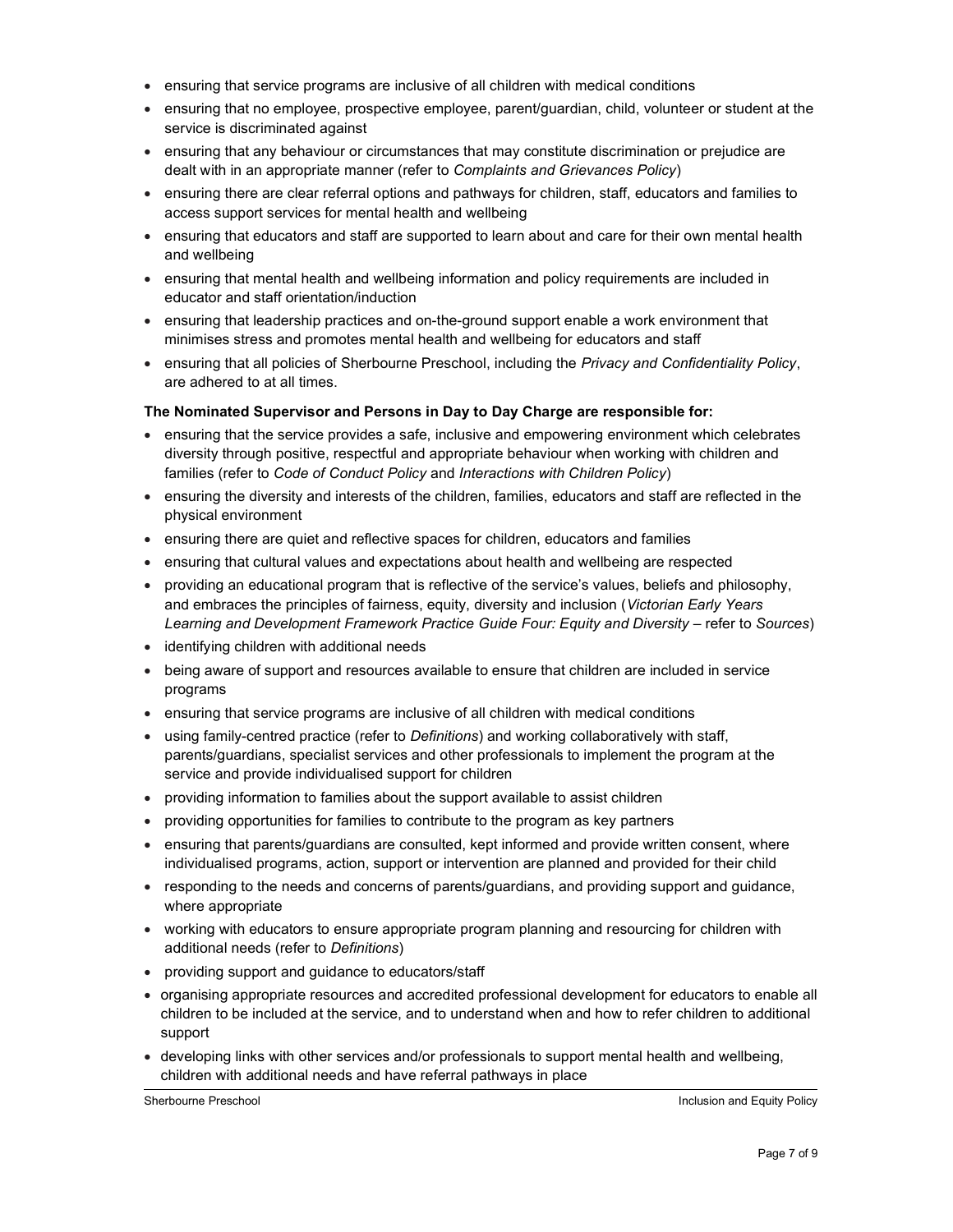- ensuring that the program provides opportunities for all children to participate and interact with one another
- using language services (refer to Sources) to assist with communication, where required
- ensuring that individualised programs incorporate opportunities for regular review and evaluation, in consultation with all people involved in the child's education and care
- providing information to families about local parenting and family services, mental health and wellbeing and other resources that are available to support the health and wellbeing of children and families
- developing partnerships with other education and care settings and schools to enable children to move successfully from one setting to another
- notifying the Approved Provider of any behaviour or circumstances that may constitute discrimination, bullying, harassment or prejudice
- ensuring that no employee, prospective employee, parent/guardian, child, volunteer or student at the service is discriminated against
- ensuring that any behaviour or circumstances that may constitute discrimination or prejudice are dealt with in an appropriate manner (refer to Complaints and Grievances Policy)
- ensuring that all policies of Sherbourne Preschool, including the Privacy and Confidentiality Policy, are adhered to at all times.

#### Educators and all other staff are responsible for:

- supporting the participation and inclusion of all children in the program at the service
- being aware of the service's expectations regarding positive, respectful and appropriate behaviour when working with children and families (refer to Code of Conduct Policy and Interactions with Children Policy)
- using family-centred practice (refer to Definitions) and working collaboratively with other staff, parents/guardians, specialist services and professionals to implement the program at the service and provide individualised support for children, where required
- delivering an educational program that is reflective of the service's values, beliefs and philosophy, and embraces the principles of fairness, equity, diversity and inclusion (Victorian Early Years Learning and Development Framework Practice Guide Four: Equity and Diversity – refer to Sources)
- embedding social and emotional learning in the service program and practice, and teaching children to care for their own mental health
- providing a range of opportunities in the outdoor and indoor spaces and the natural environment, for all children to engage in physical, explorative and creative experiences
- encouraging and supporting other educators, staff and families as role models to demonstrate positive and respectful relationships, and positive mental health and wellbeing
- undertaking appropriate, accredited professional development to support the inclusion of all children at the service
- using language services to assist with communication, where required
- understanding and respecting different cultural child-rearing and social practices
- working with the Approved Provider and Nominated Supervisor to ensure appropriate program planning and resourcing for children with additional needs (refer to Definitions)
- meeting any specialised medical and nutritional needs of children on a day-to-day basis (refer to Dealing with Medical Conditions Policy and Nutrition and Active Play Policy)
- providing information to families about the support available to assist children
- discussing any concerns regarding individual children with the Nominated Supervisor or Approved Provider, and parents/guardians